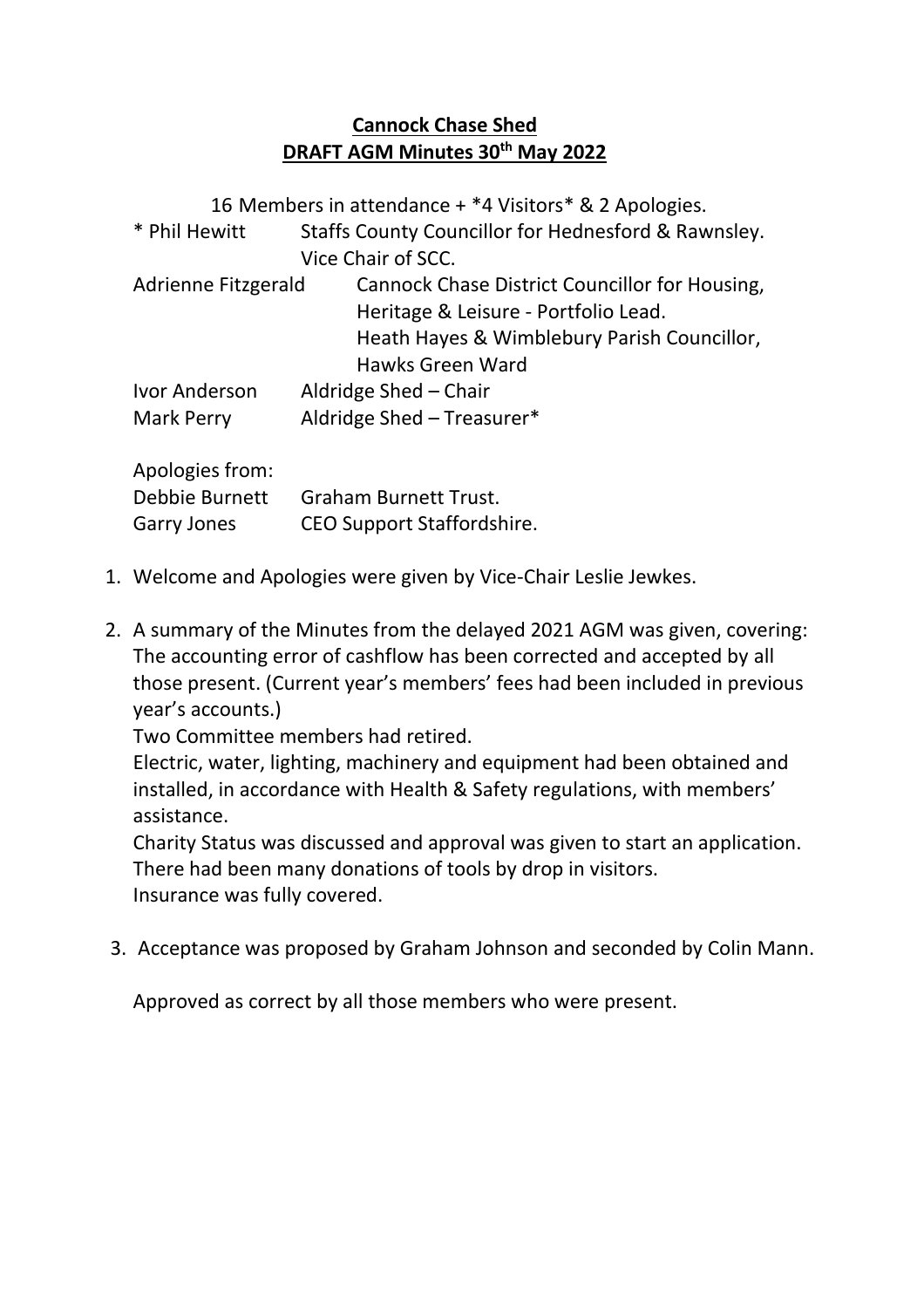4. Chair's Report – Dave Shaw.

Meetings with IHL (Museum of Cannock Chase), our landlord, to discuss more than one day's opening for the CCS have been held. They have concerns with children being on site, as they were when we opened originally on 2 mornings per week, but there now seems little chance of being able to open more than once a week.

The door to the Shed is a garage type with no insulation. We could at our cost improve the door but we would still have the container in the shed yard together with the old German telephone box that was given to us to dispose of, or sell, as we thought fit. However that offer was withdrawn and we are still waiting for MoCC to arrange its removal.

We have been offered use of the container on the carpark once it has been emptied but it leaks so is not suitable in its current condition.

Parking for disabled members has been a problem. We have one space only and there is a reluctance to allow us any further spaces.

Projects in hand include a very large sign for Hednesford Station requested by Friends of Hednesford Station.

A finger post for Hednesford Town requested by Friends of Hednesford. West Midlands Ringing Group requested bird boxes for endangered species on the Chase.

Hednesford Town Council gave us money for the wood but because of shutdown during the pandemic we have not been able to start on this project until recently.

IHL asked us to make bird box kits for Redhill School. Not a popular job, as it is very repetitious, but we have done these before, so members agreed. Members have also been renovating donated furniture and some machinery to raise funds.

There was a slow start on returning back to the Shed but now we are up and running again to full capacity. We have a waiting list as space is so limited. The puppet theatre that we made for Friends of Hednesford park was a joy to do but we only just managed to finish and deliver it before the pandemic shutdown.

We made some special knitting needles requested by the Wool Shop in Rugeley. They are enormous ones specially for knitting rugs.

Member Tony Lyons, a First Responder, offered his expertise for a half day course of first aid training for members which did not filter through as we hoped but will be offered again this year, premises permitting.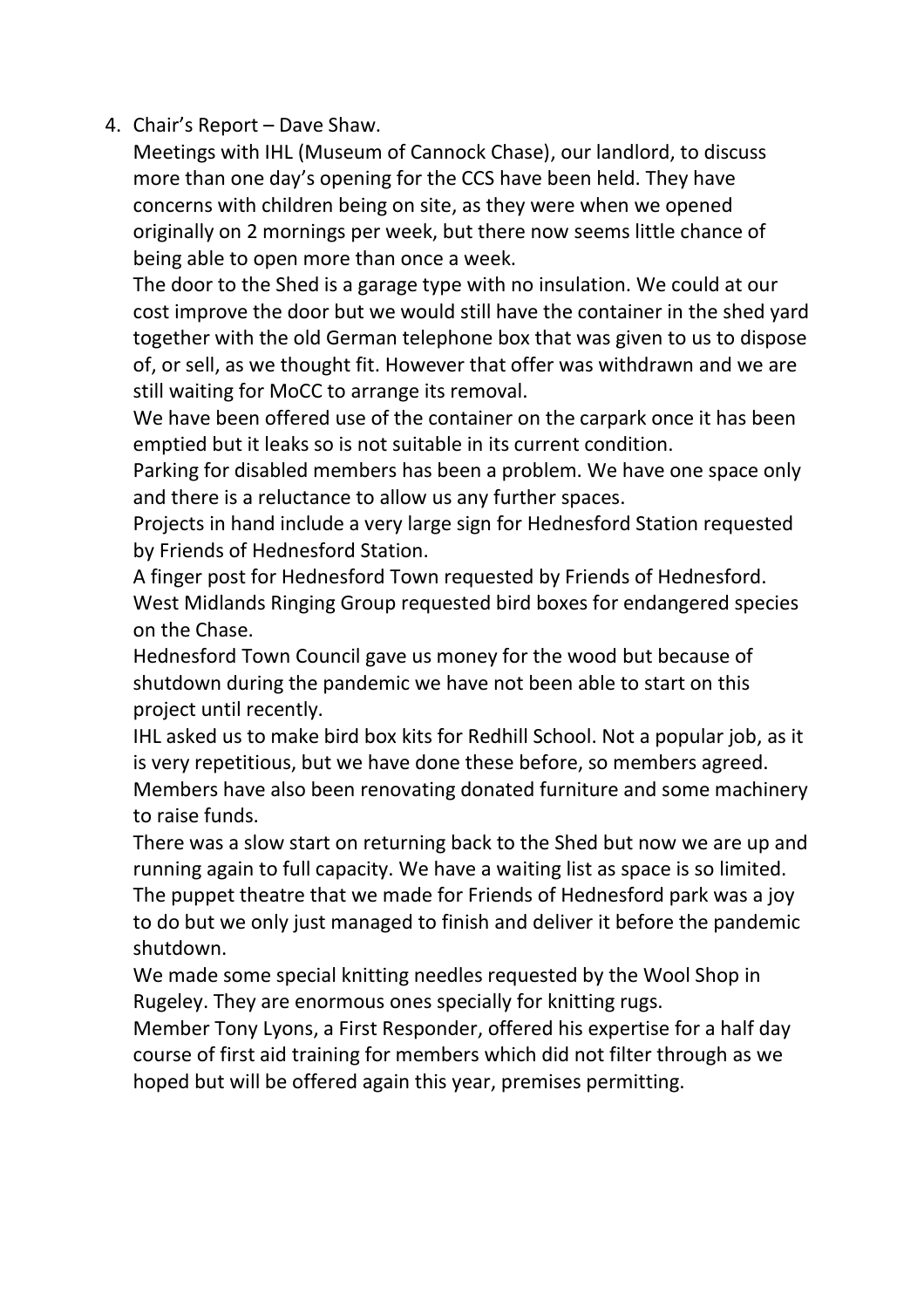5. Treasurer's Report – An excellent financial report with projector display was given by Graham Johnson. Generous grants and donations were clearly shown.

This is the Accounts Summary:

| Opening balance (bank + petty cash) | 01/02/21        | 7741.24         |
|-------------------------------------|-----------------|-----------------|
|                                     |                 |                 |
| <b>Description</b>                  | <b>Receipts</b> | <b>Payments</b> |
| <b>Member subscriptions</b>         | 480.00          |                 |
| Session fees                        | 451.00          |                 |
| <b>Grants &amp; Donations</b>       | 3471.56         |                 |
| Tools & Equipment                   |                 | 2765.09         |
| Projects                            |                 | 94.65           |
| Consumables                         |                 | 341.80          |
| Health & Safety                     |                 | 94.88           |
| Recurring annual expenses           |                 | 846.98          |
| Hospitality                         |                 | 298.22          |
| Total                               | 4402.56         | 4441.62         |
|                                     |                 |                 |
| Closing balance (bank + petty cash) | 31/01/2022      | 7702.18         |

Printed copies were available for scrutiny. Thanks were given to the CCS Fundraiser.

- 6. Charitable Incorporated Organisation (CIO) Overview Pete Ross initiated the process to become a charity and has worked to complete our application, which was approved by the Charity Commission in April 2022. He gave a brief history of the progress of CCS up to 2021 AGM and the proposal to transfer to a CIO.
- 7. A vote on the following resolution was held:

The existing Unincorporated Association known as Cannock Chase Shed, to be wound up and its remaining assess, after all debts have been paid, shall be given to the Charitable Incorporated Organisation known as Cannock Chase Shed.

The above resolution was accepted by 100% of the fully paid-up members in attendance who voted.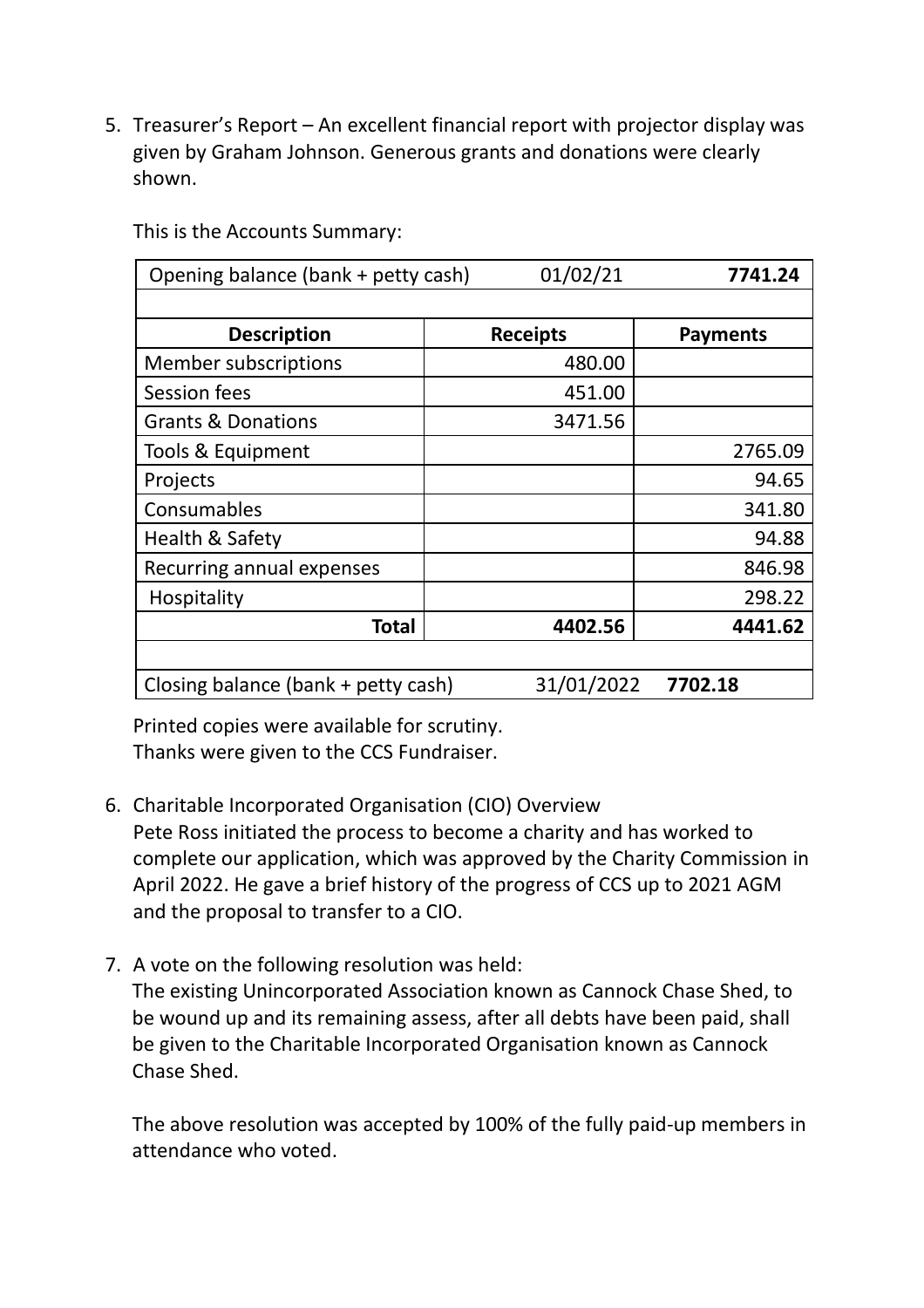**The meeting then re-constituted as the Inaugural General Meeting of Cannock Chase Shed as a Charitable Incorporated Organisation.**

**(See below for Minutes)**